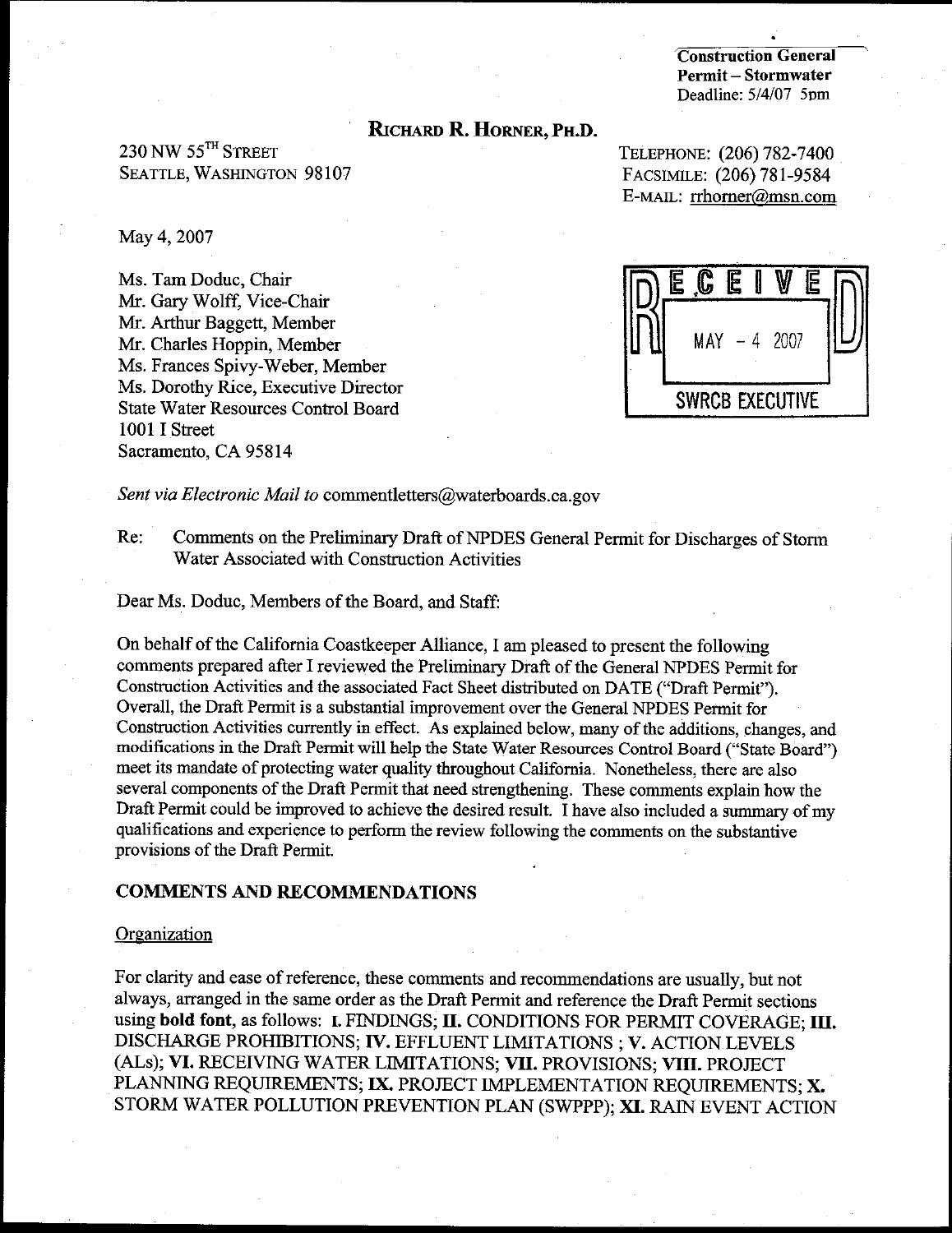PLAN (REAP); **XII.** CONDITIONS FOR TERMINATION OF COVERAGE; **XIII.** REGIONAL WATER QUALITY CONTROL BOARD (REGIONAL WATER BOARD) AUTHORITIES; **ATTACHMENT A** – GLOSSARY; **ATTACHMENT B** – STANDARD PROVISIONS; **ATTACHMENT C** – APPLICATION INSTRUCTIONS AND FORMS (NOI); **ATTACHMENT D** – STORM WATER POLLUTION PREVENTION PLAN (SWPPP) REQUIREMENTS; **ATTACHMENT E** – MONITORING PROGRAM AND REPORTING REQUIREMENTS; **ATTACHMENT F** – SEDIMENT TRANSPORT RISK WORKSHEET; **ATTACHMENT G** – NEW AND RE-DEVELOPMENT PERFORMANCE STANDARD WORKSHEET; **ATTACHMENT H** – SEDIMENT BASIN SIZING.

#### General Comment on Construction Management Practices

Perhaps most importantly, the Draft Permit does not sufficiently emphasize good construction management practices as the first priorities in stormwater pollution prevention planning. These practices include: (1) performing ground disturbing work in the dry season and working off the ground or inside in the wet season; (2) disturbing as little as possible at a time, and certainly no more than can be brought under effective control if rain occurs; and (3) preventing drainage off the site by forming recessed areas that can contain drainage from minor or major excavations and stockpiles. The Draft Permit should highlight these practices in all appropriate places, especially in **IX, X,** and **Attachment D.**

#### Comments on **I**. Findings

I support the Draft Permit's requirement to maintain pre-development hydrologic characteristics (**I.9**) and groundwater recharge (**I.31**). I further support the concepts of Numeric Effluent Limits (NELs) and Active Treatment Systems (ATSs, **I.10**). However, the specific numbers for the pH and total petroleum hydrocarbon (TPH) NELs should be changed, and a NEL should be adopted for turbidity, as indicated below. Also, the footnote to **I.10** should list advanced filtration as an additional potential ATS.

The concept of Action Levels (ALs) is a step forward from the preceding permit but does not provide a solid basis for dischargers, regulators, or citizens to judge permit compliance (**I.10**). Turbidity should not be managed with an AL but instead by a NEL, as discussed below. Also, the specific numbers set for the ALs adopted are too high (see below).

I support the presentation of a comprehensive list of construction materials that can produce high pH discharges and must be controlled regardless of storm size (**I.11**). However, based on the ease of implementing pollution controls related to the sources of high pH discharges, 18 months after permit adoption is too long before the pH NEL takes effect and should be reduced.

**I.12** is unclear in two respects about "low risk" sites with a low erosivity factor: (1) Does the permit coverage waiver apply only to 1-5 acre projects or to any size? This point should be clarified to apply only to 1-5 acres. (2) Does the permit coverage waiver apply only to projects disturbing ground in the dry season or at any time of year? Later, the permit seems to indicate that the waiver applies only in the dry season, but this point should be clarified in **I.12**.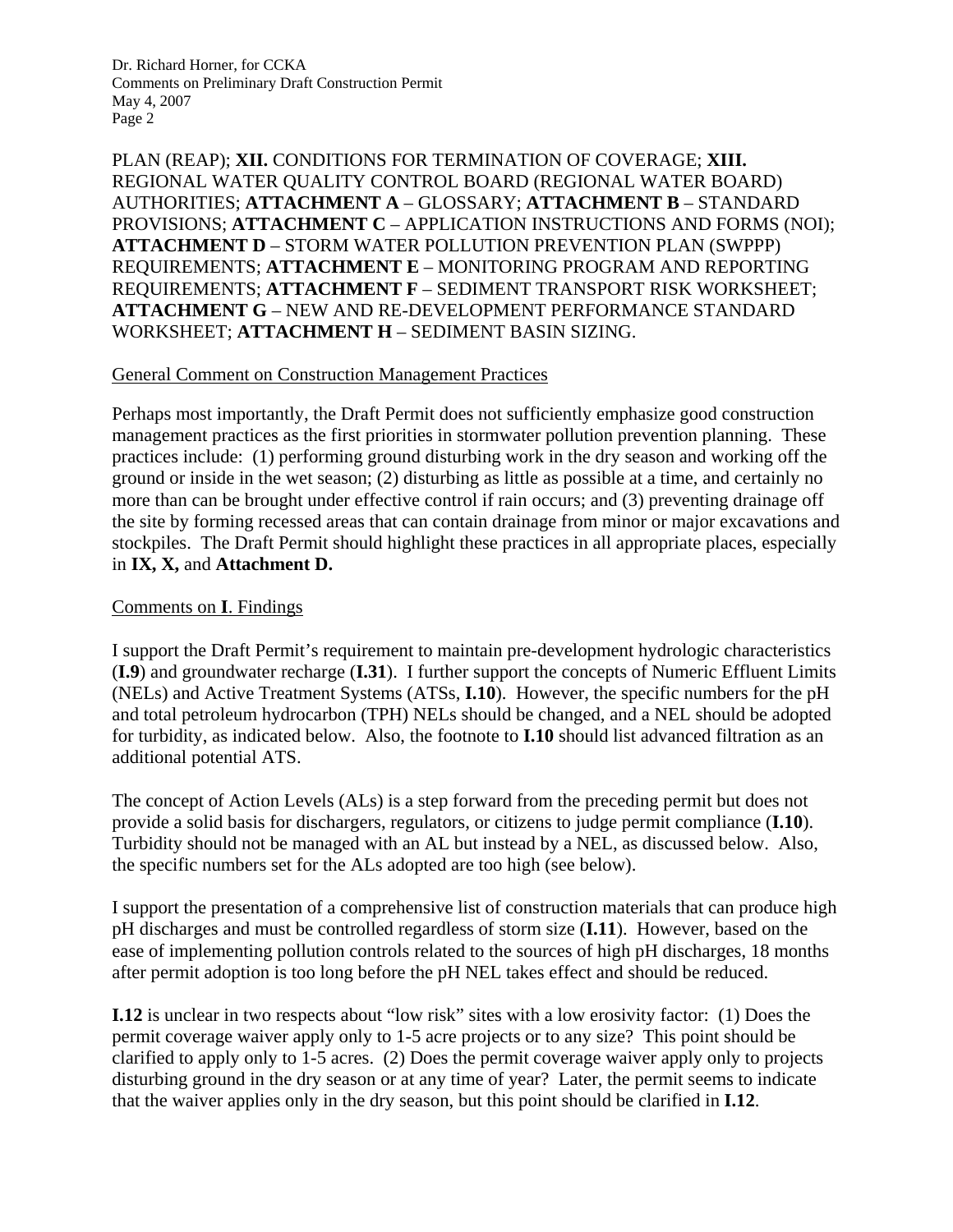$\overline{a}$ 

The turbidity AL of 500 NTU (**I.13, V.2**) is an immense number and does will not ensure that best management practices (BMPs) developed and implemented will protect water quality. It appears that it was derived on the basis of conditions in several areas of the state using the Modified Universal Soil Loss Equation and the questionable assumption of a 1:1 relationship between turbidity and total suspended solids. In fact, these two measures of particles in water are very different in terms of analysis and what they represent. While 500 NTU could apply in some relatively arid natural areas, it almost certainly would not represent locations lightly disturbed by humans and naturally vegetated. Beyond establishing a number that is too high to be protective of water quality, I recommend that turbidity should be managed by an NEL rather than with an AL, as I elaborate on below in the comment on **IV**. If the State Board continues to set a turbidity AL, it should be changed to require use of either: (1) a value determined by the permittee through monitoring discharges from the site before ground disturbance, according to guidance developed by the State Board; or (2) a regional value, selected to be conservative in terms of protecting the environment, developed by the State or Regional Boards from representative measurements in the region.

**I.14-16** should emphasize the requirement that discharges not cause or contribute to violations of water quality standards. While **I.28** specifies this requirement, it should also be included in the earlier passages to emphasize the importance of this aspect of compliance with the Draft Permit.

I support the requirements for receiving water monitoring (in **I.17**) and discharge monitoring (in **I.26**) for high- and sometimes medium-risk sites and AL violators. Furthermore, provided that ALs remain in the final version of the permit (and are not substituted with the preferable NELs as recommended) I support the requirement for Action Level Exceedence Evaluation Reports (**I.18**).

The Active Treatment Systems option for sediment control when more than 10% of soil particles are less than 0.02 mm in size (**I.19**) is a positive addition to the Draft Permit. The concerns that I have heard expressed about the potential toxicity of the chemicals employed should not prevent the State Board from including this as an option for controlling sediment at construction sites. As an example of how to manage the use of these systems to be certain toxicity concerns are adequately address, that the State Board should look to Washington state and its consturciton stormwater program. Washington's Department of Environmental Quality has over 10 years of experience with these systems, has found them to be effective, and has developed protocols to design and operate them to achieve effective performance and prevent toxicity in discharges.<sup>1</sup> *See e.g.*, http://www.psat.wa.gov/Publications/psnotes\_pdf/PS\_Notes\_43.pdf (page 5);

<sup>&</sup>lt;sup>1</sup> Regarding specific technologies, Washington has approved the following advanced treatment methods for use on construction sites (http://www.ecy.wa.gov/programs/wq/stormwater/newtech/technologies.html#construction):

<sup>•</sup> Clear Creek Systems Chitosan-Enhanced Sand Filtration Using FlocClear™(GULD and CUD) [http://www.ecy.wa.gov/programs/wq/stormwater/newtech/use\_designations/ccs\_flocclear\_cud\_2\_21\_07.p df]

<sup>•</sup> Water Tectonics Electrocoagulation Subtractive Technology (CUD) [http://www.ecy.wa.gov/programs/wq/stormwater/newtech/use\_designations/wteccud\_12\_4\_06.pdf]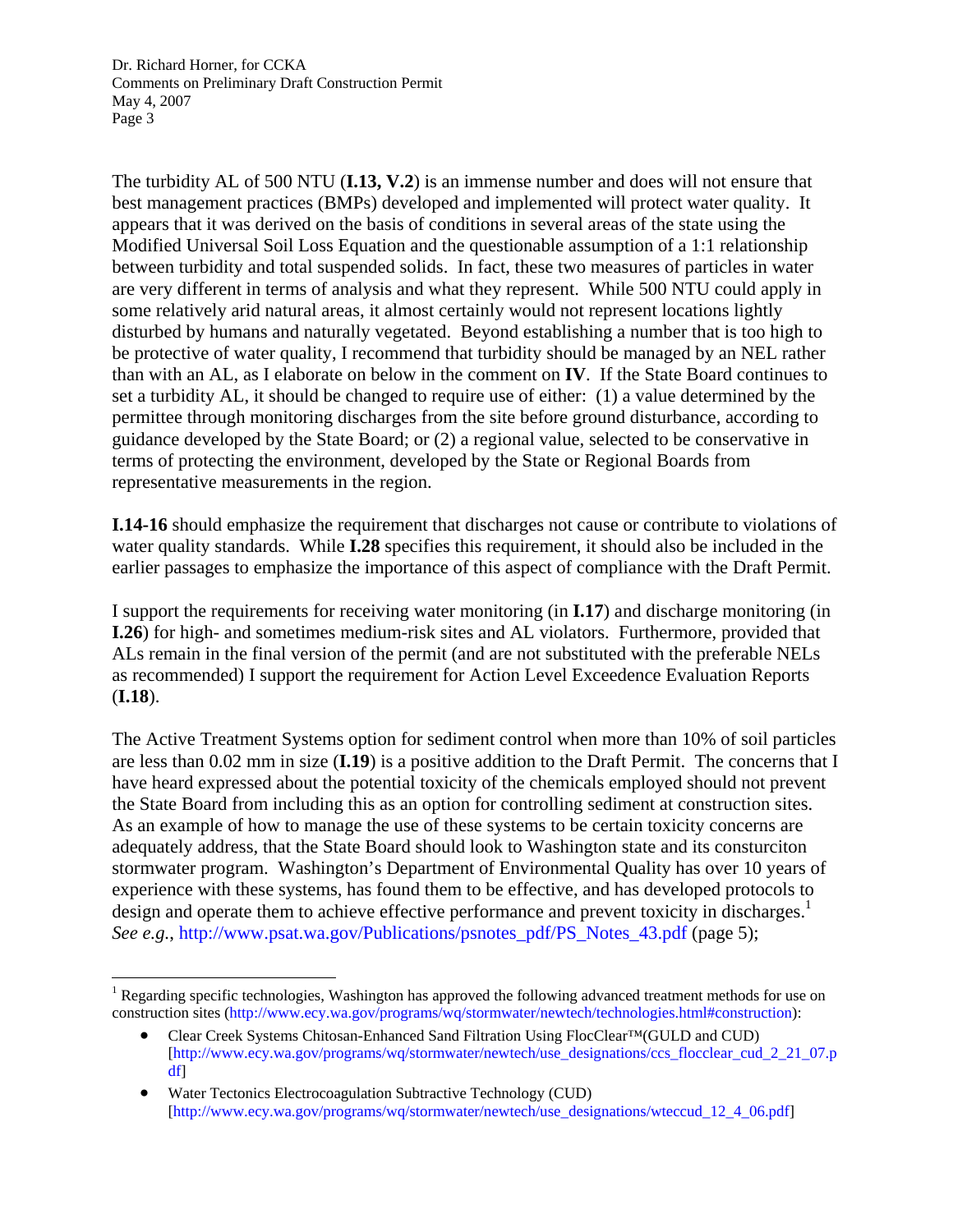http://www.ecy.wa.gov/programs/wq/stormwater/ww\_stormwater\_manual/final\_bmp\_c250\_12  $06.pdf$ http://www.deq.state.or.us/WQ/stormwater/docs/nwr/flocculation.pdf; http://www.protech-services-inc.com/docs/TR01.1-electronic.pdf; http://www.forester.net/ec\_9911\_review\_sediment.html.

In general, the requirement to develop and implement Rain Event Action Plans (REAPs, **I.20, XI**) is an improvement in the Draft Permit. However, as currently drafted the procedure for REAPs will not be an effective one. Section **XI** says:

> The discharger shall develop and implement a Rain Event Action Plan (REAP) designed to protect all exposed portions of the site within 48 hours prior to any likely precipitation event. The REAP shall be a written document specific for each rain event.

As written, this statement suggests there will be a separate plan written for each storm during the 2-day period before the event's expected arrival. This is not a good idea for two reasons. The REAP should be a true contingency plan, which looks ahead to the conditions that could exist during the course of the work and sets procedures and sees that materials are acquired to implement them. Writing a separate plan for each event would be burdensome and, frankly, probably would not get done. Also, only allowing for two days for development and implementation likely would not allow enough time to obtain materials. In order to improve the REAP requirement, a REAP should be written at the same time as the SWPPP to set general policy and procedures, and the REAP should be adjusted as necessary as time goes along, just as a SWPPP should be.

The requirements to perform risk assessments (**I.21, 22, 25**) and to inspect sites before, during, and after rain (**I.30**) will ensure that proper BMPs are develop and implemented to be effective in the variable and constantly changing circumstances associated with construction activities. However, I do not see any justification for the waiver of the requirement to prepare a SWPPP for low-risk projects (**I.26**) and exempting oil and gas exploration from permit requirements (**I.33**). These types of projects also present a risk to water quality and assuring that these projects develop and implement appropriate measures to control pollution is necessary to protect water quality.

#### Specific Comments and Recommendations on **IV**. Effluent Limitations

 $\overline{a}$ 

Presented below are comments and recommendations on the numeric effluent limitations in the Draft Permit and an explanation of the feasibility of numeric effluent limitations for pollutants beyond those required by the Draft Permit.

<sup>•</sup> Chitosan Enhanced Sand Filtration Using StormKlear™ LiquiFloc™ (GULD) [http://www.ecy.wa.gov/programs/wq/stormwater/newtech/use\_designations/liqui\_floc\_gud\_\_3\_7.pdf] Note: GULD means generals use level designation; CUD means condition use designation.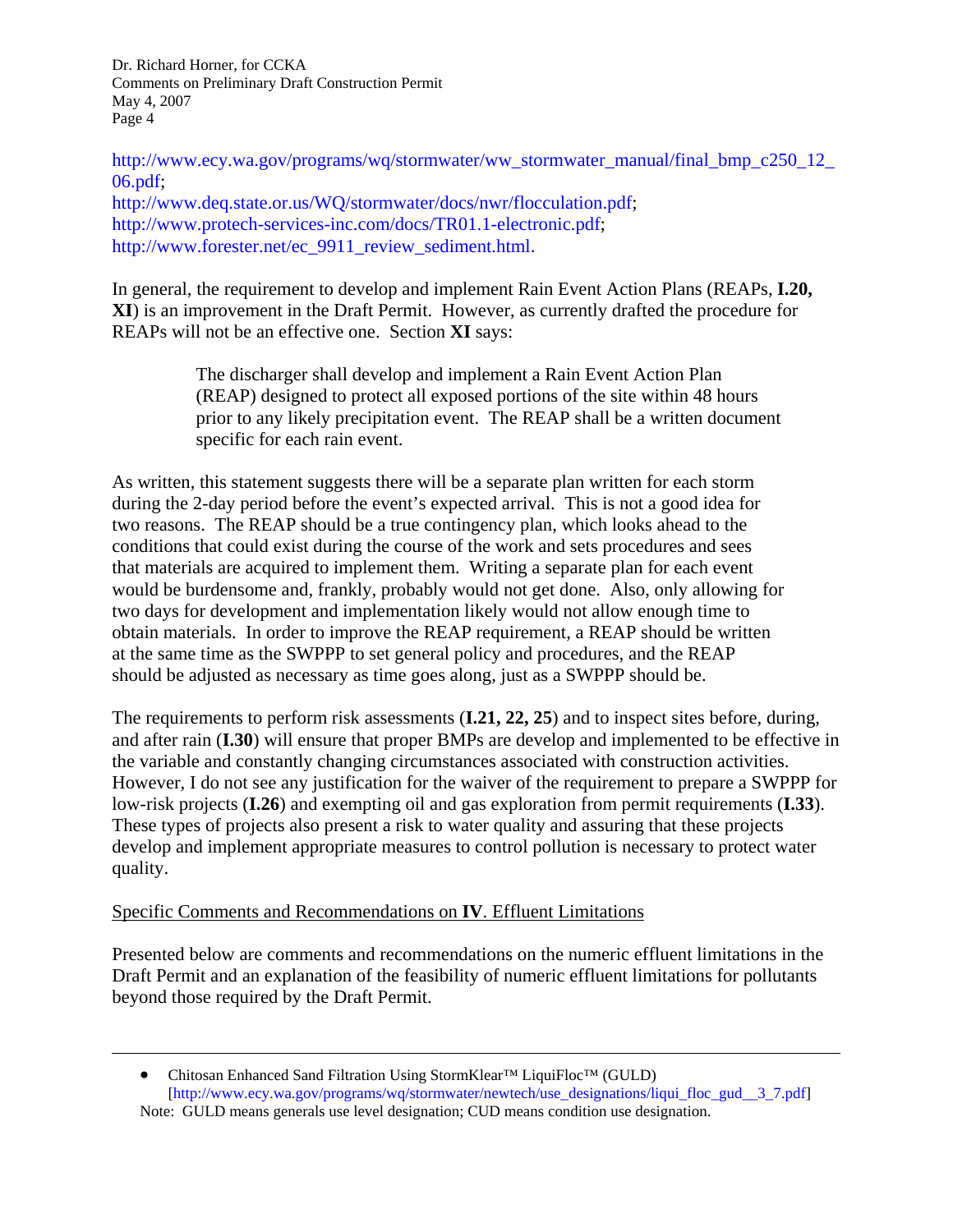The NEL range for pH (5.8-9.0) is too wide (**IV.3**). Active Treatment Systems are required to discharge within a range of 6.5-8.5, but there is no justification for the greater latitude given to general discharges. Adding excessive acidity or alkalinity to the receiving water has the same deleterious effects on aquatic life no matter where the responsible hydrogen or hydroxyl ions originate. The Fact Sheet states that the range was derived from Caltrans construction site data, with an arbitrary one standard deviation tacked on the top and bottom of the data range. The permit should be consistent with 6.5-8.5.

The permit should set a NEL for turbidity based on the capability of best conventional technology (BCT) BMPs to control effluent turbidity (**IV**). There is an ample basis for doing so, which the State Board should acquire, analyze, and apply to set the NEL. My own research (Horner, Guedry, and Kortenhof 1990,

http://www.wsdot.wa.gov/Research/Reports/200/200.1.htm) tested the erosion control effectiveness of a variety of blanket and mulch products intended for temporary erosion control service relative to soil loss from bare slopes. Bare soil turbidity ranged from  $63$  to  $> 1000$  NTU (not quantified above 1000 NTU). The most effective erosion control product was wood fiber mulch applied at two different rates along with a bonding agent and grass seed in sufficient time before the tests to achieve germination. Plots treated in this way reduced influent turbidity by more than 97 percent and discharged effluent exhibiting mean and maximum turbidity values of 21 and 73 NTU, respectively. Some other mulch and blanket materials performed nearly as well. These tests demonstrated the control ability of widely available BMPs over a very broad range of erosion potential.

These products have become standard materials for erosion control and, in fact, have been improved in the more than 15 years since the study was performed. Hence, these materials represent BCT. Given their demonstrated ability to achieve effluent turbidity of 73 NTU at the highest, and averaging much less, it appears to me that an NEL for turbidity can, and should, be set much lower than the proposed  $500$  NTU AL.<sup>2</sup> There is a body of other information that the State Board should assess to determine that an NEL for turbidity is both appropriate and feasible. Caltrans completed the District 7 Erosion Control Pilot Study in 2000

(http://www.dot.ca.gov/hq/env/stormwater/pdf/CTSW-RT-00-012.pdf). This study did not record turbidity but did express erosion rate in terms of the dry weight of soil loss per unit area and per millimeter of incident rain. Several mulch and blanket products reduced the mean erosion rate by more than 98 percent. For years the Texas Transportation Institute has had a laboratory to test erosion control products and certify them for use in that state's highway construction projects. Information can be found at

http://tti.tamu.edu/facilities/facility\_detail.htm?cat\_id=3218&fac\_id=10 and http://tti.tamu.edu/groups/aem/.

 $\overline{a}$ 

Overall, the ability for standard erosion control materials to control turbidity demonstrates that a NEL is feasible. The State Board should review the studies cited above and adopt an NEL that reflects BCT.

 $2^2$  As noted above, in the driest regions of the State, a variance on the NEL for turbidity may be appropriate to account for the difficulty in controlling sediment runoff.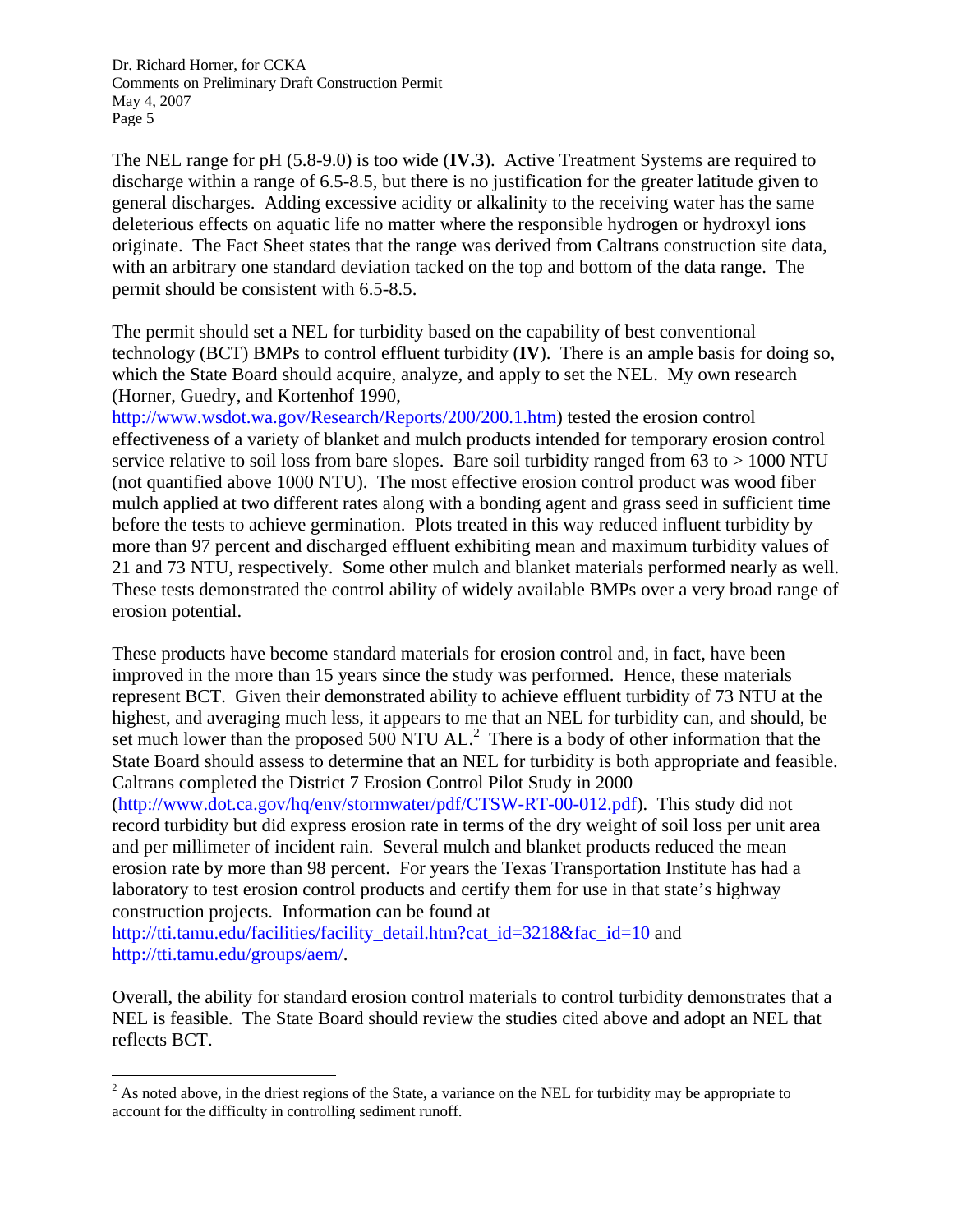### Specific Comments and Recommendations on **V**. Action Levels

The total petroleum hydrocarbon AL (15 mg/L) is very high relative to the concentration routinely measured in urban runoff (**V.3**). The Fact Sheet indicates that the basis for the number is the level of control an oil/water separator can provide. This is an improper basis since good housekeeping practices specified by the Draft Permit can provide a level of source control, if properly implemented, that will keep runoff much cleaner. Oil/water separators, in fact, can do better than discharge 15 mg TPH/L; but regardless of their capability, such separators would never be used to clean up construction site runoff. In the great majority of measurements, general urban runoff is considerably lower than 10 mg/L as TPH or oil and grease. An appropriate Action Level would therefore be 5mg/L rather than 15 mg/L.

### Specific Comments and Recommendations on **VI**. Receiving Water Limitations and **VIII**. Project Planning Requirements

I support the limit of no more than 0.2 pH units above or below the receiving water level (**VI.6**). However, the limit should also apply to low-risk projects. As explained above, low-risk projects will still impact receiving water quality and limitations on these impacts should apply equally to these projects. Further, requiring these projects to sample will help generate the data on receiving water quality that the Fact Sheet acknowledges is still needed.

I also support the requirement for soil particle size analysis (**VIII.B.1**). However, also requiring soil testing for nutrients and using the results to specify fertilizing at rates that do not exceed what plants need to make up the deficit is recommended to prevent nutrient runoff to surface water and/or leaching to groundwater.

# Specific Comments and Recommendations on **IX**. Storm Water Pollution Prevention Plan (SWPPP)

Allowing an area not to be actively worked for 14 days without being stabilized has carried over from previous permits but this period is too long (**IX.C**). The period should be reduced, especially in the wet season for high- and medium-risk projects. Instead, it is recommended that the permit establish a 3-day maximum in the wet season at high-risk projects with a graduated increase for lower risk cases, the dry season, and arid areas. The 14-day period may only be appropriate inlow-risk projects in the dry season.

The slope length allowances in **IX.E.4** are too long (300 ft for 0-5% slope, 150 ft for 5-10%, 75 ft for >10%). Based on Universal Soil Loss Equation estimates, the soil loss with a 5% slope 300 ft long would be approximately 10 times the loss at 1% and 300 ft. The soil loss would roughly double again with a 10% slope 150 ft long. Another approximate doubling would occur with a slope of 20% and 75 ft length. Further, in some cases building will occur on even steeper slopes than 20%. At 40% and 75 ft long the loss would be about three times as great as at 20% and the same length. This area of the permit must be reworked to provide more specific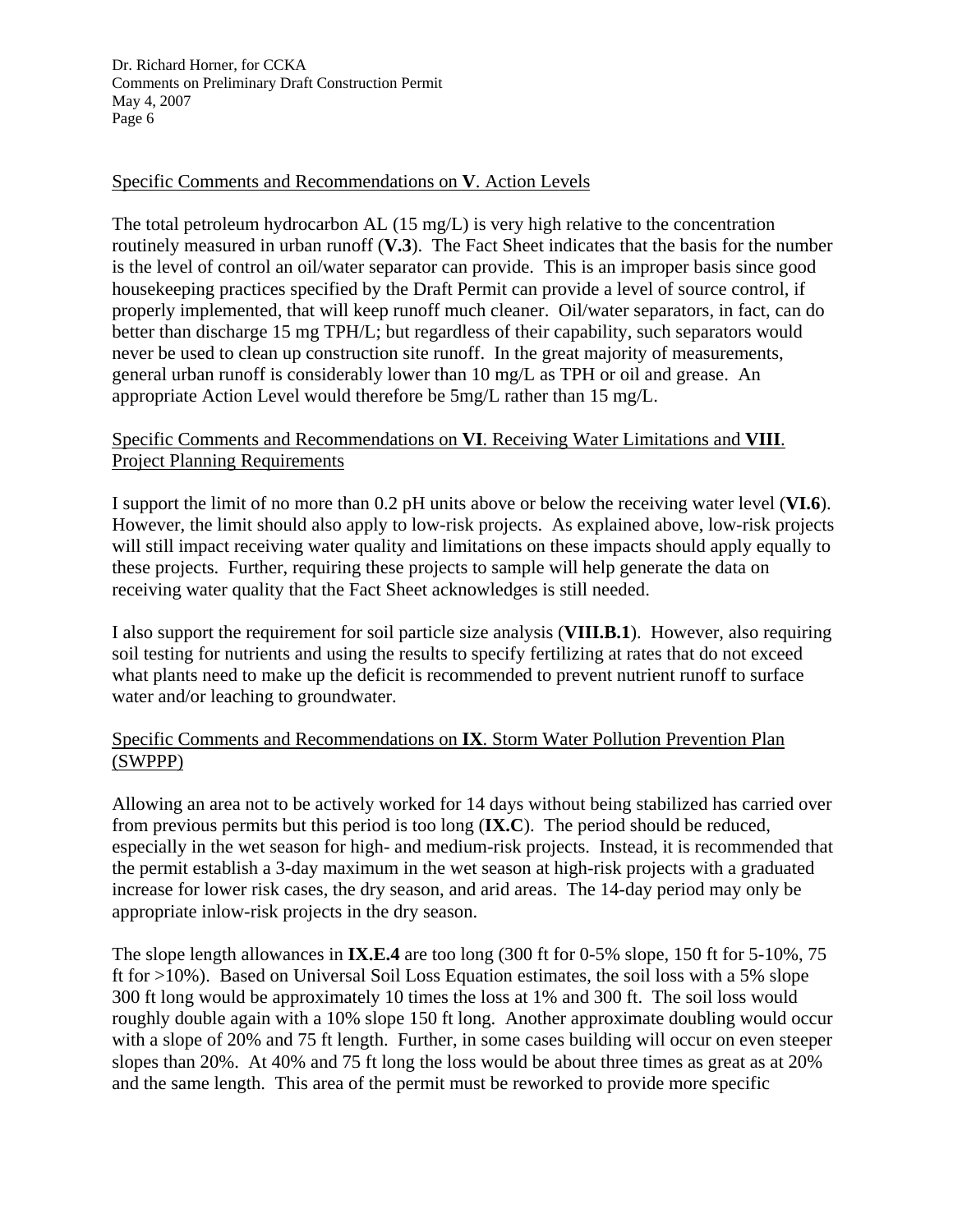guidance on slope lengths that address the substantial differences in soil loss currently allowed by the Draft Permit.

Limiting traffic to stabilized driveways (**IX.E.7**) is an excellent measure.

The source control option to using Active Treatment Systems (**IX.H**) has a few weaknesses that should be corrected. For example, it requires maintaining vegetation "as much as possible" (a vague standard); allowing up to 5 acres of disturbance; and using the universal 14-day based definition of active vs. inactive areas). In order to be effective, as well as provide clear guidance to the regulated community, the option should require retaining all runoff onsite, or severely limiting disturbance area and time before an area not being worked must be stabilized.

In general the good housekeeping requirements (**IX.I**) will help to protect water quality. However, they should be made more prescriptive regarding vehicle fueling, cleaning, and maintenance. For example, I recommend adding the requirement to separate these activities from possible contact with rainfall or runoff.

Though they represent an excellent improvement over previous iterations of the construction permit, the Stormwater Performance Standards (**IX.K**) need some adjusting. The postdevelopment runoff standard should be restated in the following terms to reflect what I believe is the desired goal of the requirement – to minimize adverse effects of development by preventing an increase in pre-development runoff peak volumes and flow rates. To achieve this goal, instead of saying that post-development runoff should "approximate" pre-development volumes (**IX.K.1**), this section should be modified to state: *Post-development runoff peak flow rates and volumes shall not exceed pre-development quantities for the full range of rainfall frequencies, durations, and amounts.*

Preserving drainage divides should be required of all permittees, and not just sites larger than 2 acres (**IX.K.2**). Sites over 50 acres are to preserve drainage patterns (**IX.K.3**). The Fact Sheet is not helpful in justifying these size thresholds. Without a justification for these size thresholds it is difficult to evaluate their soundness or proposed effectiveness in achieving their purpose.

# Specific Comments and Recommendations on **X-XIII**

The Draft Permit does not state that SWPPPs and REAPs must be submitted to the permitting authority and reviewed (**X, XI**), although the Fact Sheet (page 31) implies that SWPPPs will be submitted electronically (but not reviewed). Section **XIII** says, "Regional Water Boards shall administer the provisions of this General Permit. Administration of this General Permit may include, but is not limited to, requesting the submittal of SWPPPs, reviewing SWPPPs, reviewing REAPs, … ." This statement implies that Regional Boards have the right to ask for SWPPPs and REAPs and review them but will not necessarily do so. The permit and fact sheet should make it clear that SWPPPs and REAPs must be submitted and that Regional Boards will review them.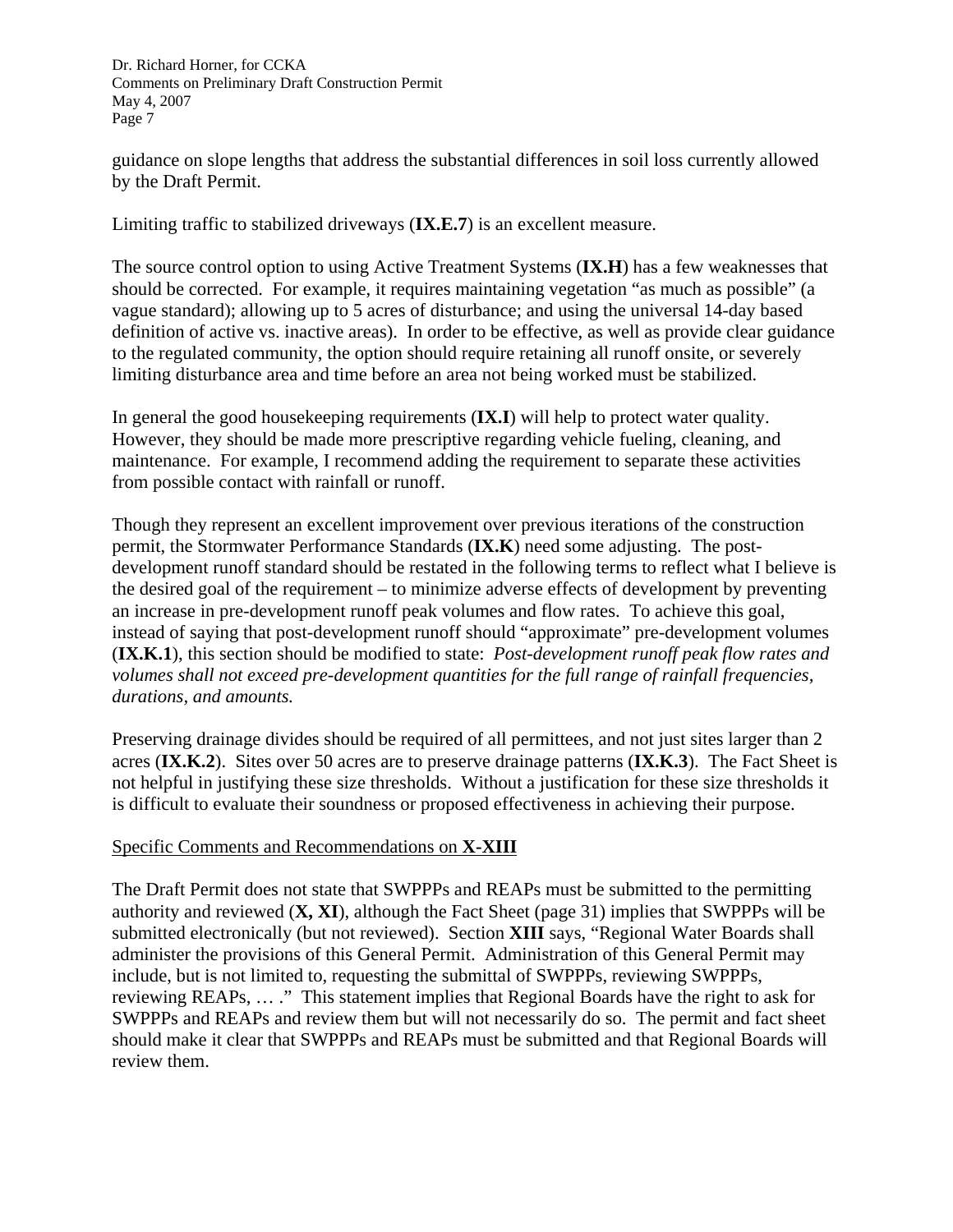Vegetation cover of 70% is too little to consider a site to be fully stabilized (**XII.2**). The requirement should be at least 90% vegetation cover, or minimum 70% with the remaining 30% to be provided by effective temporary cover (e.g., bonded fiber matrix, sturdy mulch, straw or coconut blanket).

### Specific Comments and Recommendations on **Attachment D**. Storm Water Pollution Prevention Plan (SWPPP)

The SWPPP provisions (**Attachment D**) should include a requirement to present a site analysis that identifies potential problem locations and informs BMP selections. The analysis should take into account soils, hydrologic, hydraulic, topographic, and land cover data.

## Specific Comments and Recommendations on **Attachment E**. Monitoring Program and Reporting Requirements

Regarding monitoring, I first want to comment that the State Board should not confuse monitoring for compliance assessment with monitoring to provide data to improve the permit program. The latter type of monitoring is essentially a research effort, which requires a clear and complete statement of objectives, an experimental design, and carefully specified and executed procedures, including extensive quality assurance and control. Permittees' monitoring to determine compliance has a completely different objective and simply cannot meet those standards. The State Board should define the questions it believes need to be answered and design and conduct specific monitoring programs to get those answers, I recommend in cooperation with a university or other entity experienced in performing research.

For example, there seems to be a hesitation to move directly to a NEL for turbidity, while I believe the basis exists to do so now, in the form of well proven BCT BMPs. Perhaps this hesitation is associated with the State Board's uncertainty of what is necessary to protect water quality standards. If the Board indeed does have this question, the proper way to answer it is not to utilize permittees' compliance data but instead to set up a study to measure turbidity and other water quality variables in discharges and receiving waters (and, preferably measure biological quantities in the water bodies as well). In the meantime, the Board should still set a turbidity NEL based on BCT. It is improper in my opinion to avoid the NEL now, with BCT capable of achieving an NEL readily available, and wait years for the study to be completed, years during which water quality standards are likely to compromised.

Moving to specific provisions of this attachment, sampling within 1 day after first 0.5 inch of rain and then after every inch is too little, too late (**Attachment E, section E**). Sampling should commence in the first hour of runoff and then be performed at least once every 3 hours until either the storm or the work day ends.

I generally support the sampling locations required by **Attachment E, section F**. However, the receiving water monitoring requirements should be expanded. If a discharge does not go directly into a receiving water but reaches it via a conveyance, the conveyance should be sampled before and after the permittee's discharge to assess its likely impact on the receiving water. Also, this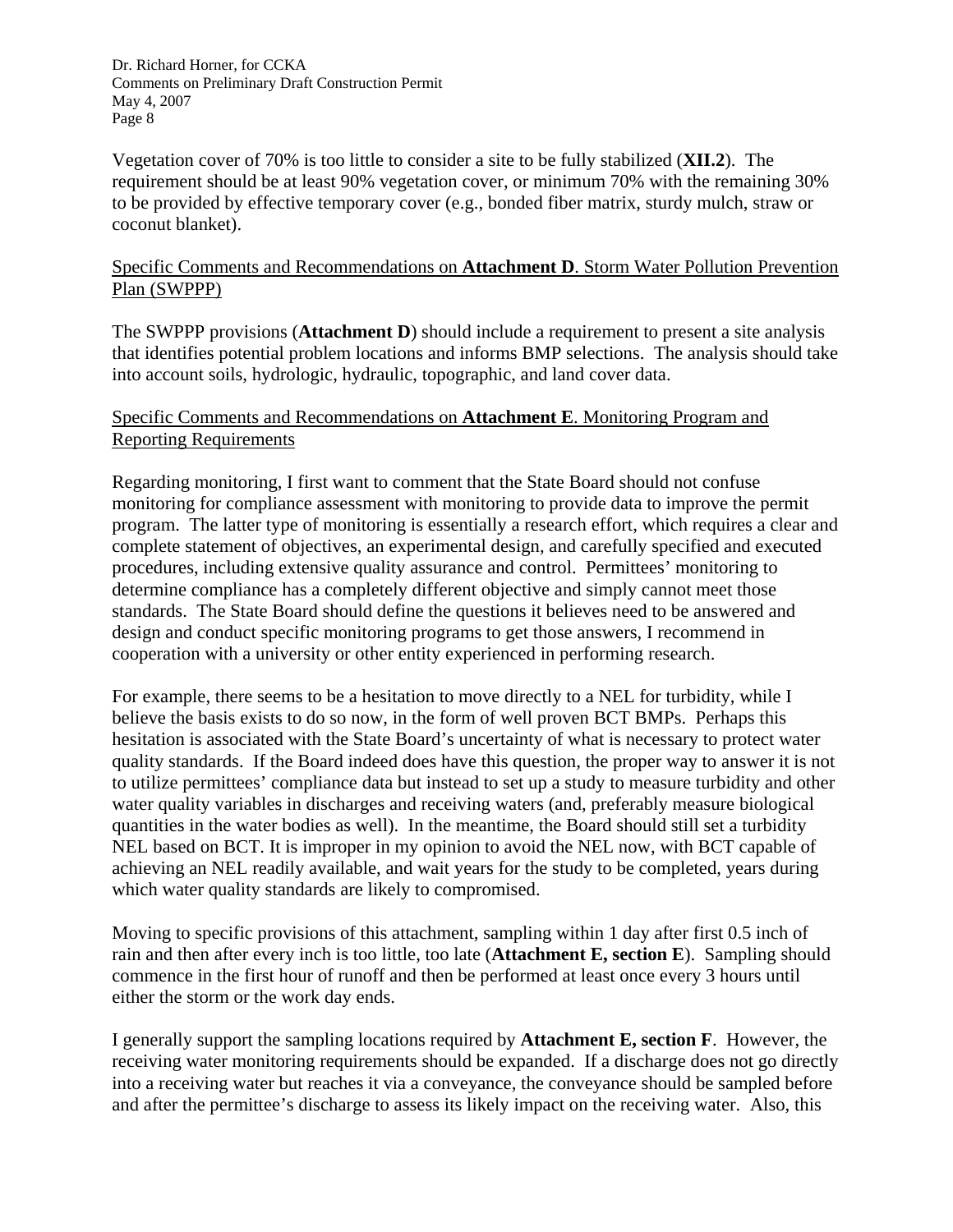section mentions sampling run-on waters, possibly to make the point that they caused a violation, not the runoff generated on the site. Instead of encouraging monitoring to create an excuse, the permit should take the opportunity to emphasize in one more place that run-on should generally be prevented with the use of appropriate best management practices.

### Specific Comments and Recommendations on **Attachments F**. Sediment Transport Risk Worksheet and **G**. New and Re-development Performance Standard Worksheet

The risk assessment procedure (**Attachment F**) is an improvement in the Draft Permit since it will allow permittees and regulators to better assess appropriate BMPs and other measures to control pollution from construction sites. However, step 4 will be confusing to many users. It should be laid out more clearly and provide more application data (or at least clearer links to the data).

I strongly support the new development and redevelopment performance standards in **Attachment G**. This permit is the appropriate place for these standards, for several reasons. First, like any other facet of a construction project, stormwater management must be planned from the beginning and not grafted on after the fact. Furthermore, the SWPPP requirements include a post-construction BMP section, which should be developed in full. Finally, most of the land area of the state subject to building does not lie within an area under the municipal Phase 1 or Phase 2 permits. Hence, the construction permit represents the only chance the state has to bring effective stormwater management to these areas.

These standards in **Attachment G** include some but not all low impact development (LID) techniques. The list of LID measures should be made comprehensive. A key omission that should be added is water harvesting, especially from rooftops. Furthermore, the permit should require analysis of LID options first, maximum possible use of workable options for postconstruction stormwater management, and conventional best management practices for any portions of the site that cannot be managed with LID practices.

As I mentioned in the charette held on Wednesday April 25, 2007 to discuss the procedure in Attachment G, it is a good start. However, it should be improved over time through better hydrologic modeling techniques and by requiring builders to obtain and use site-specific soils and hydrogeological information to site and design soil- and vegetation-based BMPs.

# **BACKGROUND AND EXPERIENCE**

I have 41 years of professional experience, 38 performing research and teaching at the college and university level. For the last 30 years I have specialized in research, teaching, and consulting in the area of urban storm water runoff and surface water management. I was graduated with the Ph.D. in Civil and Environmental Engineering by the University of Washington in 1978, following two Mechanical Engineering degrees from the University of Pennsylvania. For 12 years beginning in 1981 I was a full-time research professor in the University of Washington's Department of Civil and Environmental Engineering. I now serve half time in that position and have adjunct appointments in two additional departments. While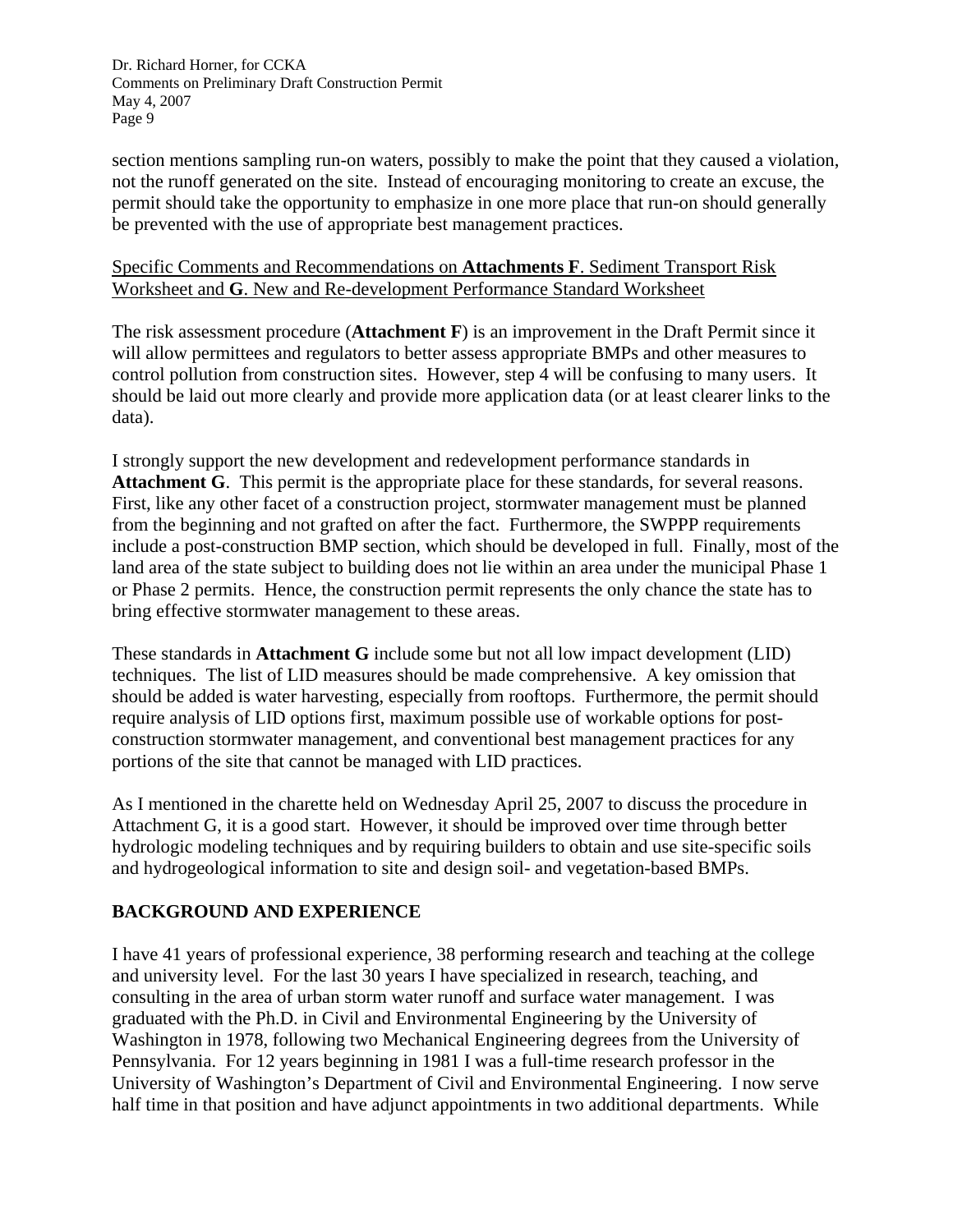my research and teaching continue at a somewhat reduced level, I spend the remainder of my time in private consulting through a sole proprietorship. I would be pleased to provide my full curriculum vitae upon request.

My research, teaching, and consulting embrace all aspects of stormwater management, including determination of pollutant sources; their transport and fate in the environment; physical, chemical, and ecological impacts; and solutions to these problems through better structural and non-structural management practices. One substantial area within the stormwater management field involving all of these considerations is the understanding of aquatic resource problems caused by runoff from sites of soil disturbance, such as construction projects, and how best to avoid or minimize these problems. Another area in which I have considerable experience is the capability of stormwater management best management practices ("BMPs"), both conventional and more recent "low-impact development" types, installed to control the quantity and quality of runoff from urban areas.

I have conducted numerous research investigations and consulting projects on these subjects. Serving as a principal or co-principal investigator on more than 40 research studies, my work has produced two books, approximately 30 papers in the peer-reviewed literature, and over 20 reviewed papers in conference proceedings. I have also authored or co-authored more than 75 scientific or technical reports. In addition to graduate and undergraduate teaching, I have taught many continuing education short courses to professionals in practice. My consulting clients include federal, state, and local government agencies; citizens' environmental groups; and private firms that work for these entities, primarily in Washington, California, British Columbia, and Oregon but in some instances elsewhere in the nation.

I have been active in the area of construction site stormwater management for more than 20 years. During that time I have: (1) performed research on the performance of certain BMPs intended to prevent soil erosion or interdict sediment transport, (2) functioned as an independent mediator on a sensitive road construction project, (3) served on a technical advisory committee for a very large research project of this type, (4) taught numerous courses on the subject, and (5) inspected many construction sites myself. My research pertained to the effectiveness of soilcovering mulches and blankets in preventing erosion and of silt fences and sedimentation ponds in stopping the transport of sediments entrained in runoff beyond the construction site. As a mediator, my responsibility was to reconcile and make judgments and recommendations based on the information coming from the contractor, the sponsoring city road agency, the city's environmental inspectors, independent consultants, and my own observations. On the advisory committee I had an oversight role on behalf of the plaintiffs for a federal court-ordered study sponsored by the California Department of Transportation ("Caltrans") as defendant. This study measured the effectiveness of 16 mulches and blankets and certain soil preparation techniques. I have taught continuing education courses on construction site pollution control, ranging from a half day to six days in length, more than 30 times to consultants, regulators, and contractors. Presently, I am teaching an on-line course on environmental regulations in the graduate-level construction engineering program at the University of Washington. The bulk of this course concerns the full range of construction site storm runoff issues and management practices.